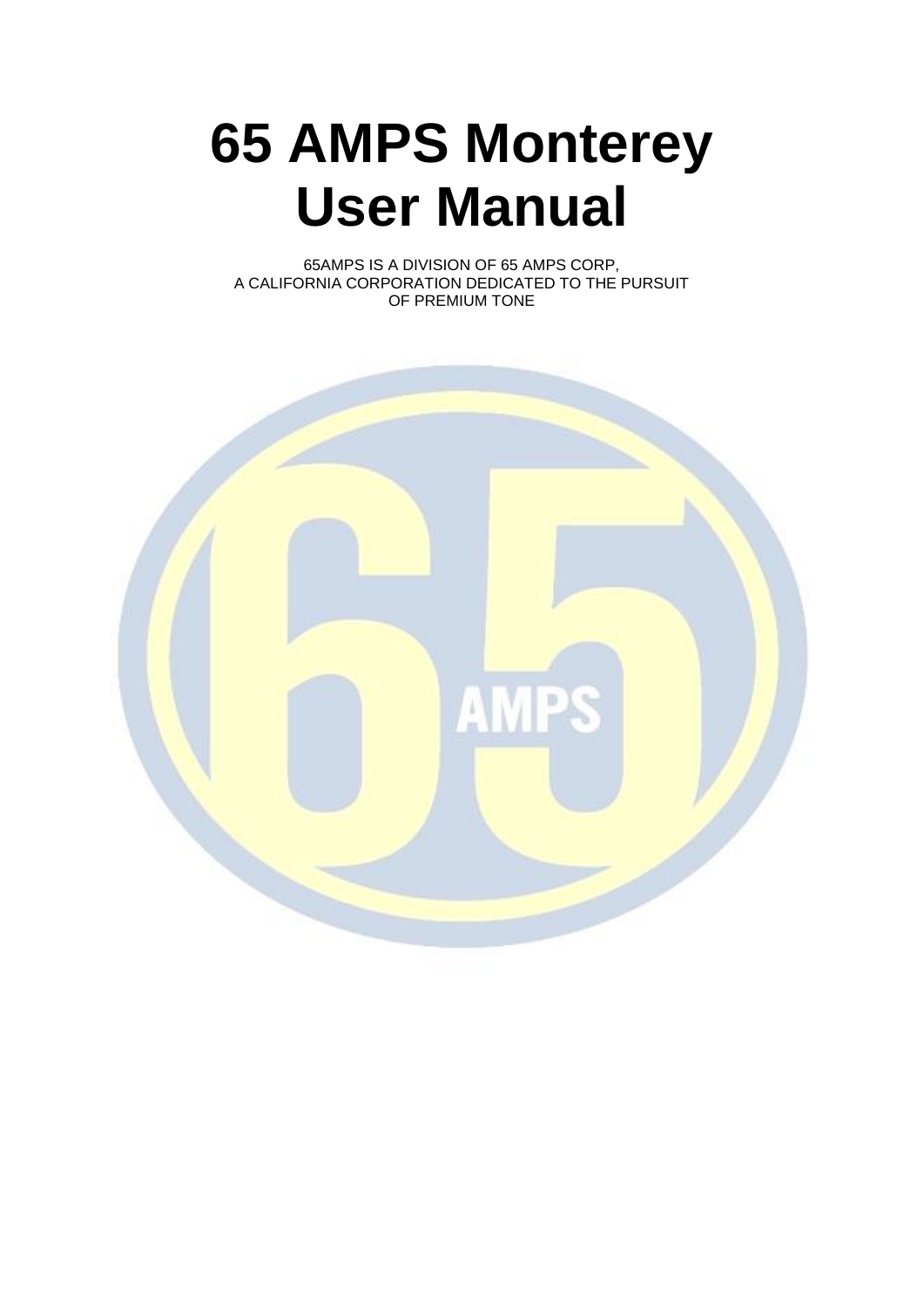# WELCOME TO THE **65 AMPS Monterey** Experience!

*We have gone to great effort to create the ultimate responsive and expressive guitar amp. The 65- Monterey is completely hand-wired with the highest quality and select choice of transformers, components and speakers.*

#### **GENERAL DESCRIPTION OF THE 65-Monterey AND ITS CONTROLS:**

The **65-Monterey** utilizes the EF86 tube on the input then feeds into a 12AX7/ECC83 driven tone stage with **BASS** and **TREBLE** tone controls. There is a **MASTER VOLUME** that can be switched on or off, giving the choice of a complete "non-master" type circuit or more output and gain control when engaged, from full stage volume to practice levels.

The **BUMP** controls serve as a mid-range / gain boost, offering a completely different pallet of tones. It can also function as a foot-switchable lead boost.

The **BUMP** function operates both with the **MASTER VOLUME** on or off. The Monterey offers crystalline clear jangle (**BUMP OFF**) to screaming fat midrange (**BUMP ON**) to high-gain preamp distortion scooped crunch with the **MASTER VOLUME** engaged (and **BUMP OFF**).

#### **FRONT PANEL:**

**HI & LO INPUT** – For powerful clean tones, try the **LO** input and turn up **VOLUME** to "5 to 8" with the **BUMP OFF.** Great chime with single coil pickups.

**VOLUME** – Main input volume. With **MASTER VOLUME** disengaged, this control sets the amps overall volume and gain, non-master style.

**TREBLE & BASS** – The tone stage. Higher levels of **BASS** and **TREBLE** and lower **VOLUME** will give serious jangle tones. As you increase the **VOLUME**, you can decrease the **BASS** and **TREBLE** levels to bring in more midrange and overdrive. These controls decrease in effect when the **BUMP** circuit is engaged.

**BUMP ON/OFF SWITCH** – Engages and disengages the **BUMP** circuit. This function is footswitchable with the footswitch jack on the rear panel.

**BUMP TONE** – Allows additional tone shaping of the **BUMP** circuit and increases or decreases the level of treble.

**BUMP LEVEL** – A 6-way rotary switch that allows for different levels of **BUMP** tone. Set at "1" , **BUMP** function adds mid-range and gain. As the **BUMP** increases from "2 - 6", the **BUMP** level is increased. As you increase the level up to "6" there is a significant level of midrange gain boost.

**MASTER VOLUME** – This control can serve in different ways. If you wish to use it to decrease your volume to a comfortable level, dial up your sound first, then engage the **MASTER VOLUME** with the **ON / OFF** switch and set to desired level. You may need to adjust the tone controls slightly, increasing **TREBLE** to compensate for the **MASTER VOLUME** and significantly lower output levels. If using the **MASTER VOLUME** for high-gain preamp distortion, engage **MASTER VOLUME** and set to lower levels (around "2 - 3" to start. Turn up input **VOLUME** to a higher setting ("8 - 10"). Adjust tone controls. For more fat midrange introduce the **BUMP** control.

**MASTER ON / MASTER OFF** – Engages or disengages the **MASTER VOLUME** circuit. In the **OFF** position, the **MASTER VOLUME** is entirely out of the circuit and the amp is purely "non-master".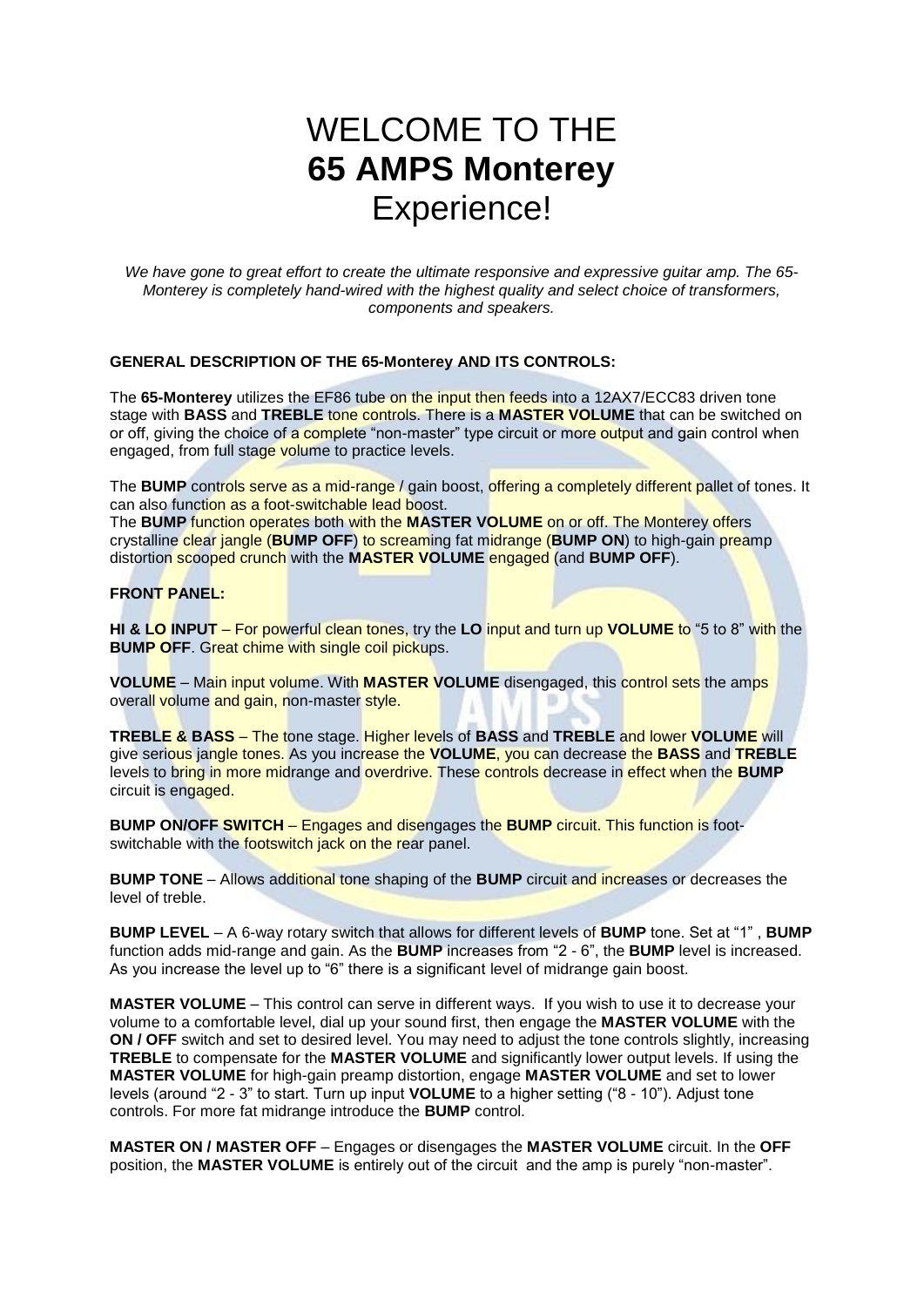**ON / STANDBY** – Switches the amp from "**STANDBY**" to functioning "**ON**". Best turn the AC power switch to "**ON**" first and wait about 30 seconds before turning **STANDBY** to "**ON**". This will prolong tube life. When turning the amp off, switch AC power to "**OFF**" first. This allows the power to drain out of the amp circuit.

**INDICATOR** – Indicates amp power status. If this light does not come on when switching on the amp, double-check your AC power source or check to see if the **MAINS FUSE** is blown.

**CAUTION: UNPLUG THE AMPLIFIER FROM AC POWER BEFORE CHECKING THE FUSE!!!** If the fuse is blown, this indicates either a problem with your AC source or with the amplifier.

**ONN / OFF** – The AC power **ON / OFF** switch.

**REAR PANEL:**

**FOOTSWITCH** – this is a mono jack that activates the **BUMP** circuit.

**IMPEDANCE** – all 65 Amps 212-Combos and Extension Cabinets are wired for **16-ohms** (two 8-ohm speakers in series / 2x12 or one 16-ohm speaker / 1x12). If using two 16-ohm cabinets, set **IMPEDANCE** to **8-ohms**. Always be sure to match the impedance of this amplifier with the impedance of the speaker cabinet you are using. The Monterey is switchable between **8** and **16 ohms**.

**SPEAKER OUTPUTS** – Two speaker outputs in parallel.

**H.T. FUSE (SLO-BLO)** - This slow-blow type fuse is in line with the DC voltage in the amp (**H.T.** stands for "High Tension"). When the **H.T. FUSE** blows, it is typically a sign of a bad power tube. Correct amperage of the **H.T. FUSE** is written on the chassis.

**MAINS FUSE (SLO-BLO)** - This slow-blow type fuse is connected to the AC primary side of the Power Transformer. Correct amperage of the **MAINS FUSE** is written on the chassis.

#### **CAUTION – NEVER USE A FUSE WITH A HIGHER AMPERAGE RATING. NEVER REPLACE A FUSE WITH ALUMINUM FOIL OR OTHER CONDUCTIVE MATERIAL. DOING SO IMPOSES EXTREME DANGER, POTENTIALLY DAMAGING THE AMPLIFIER AND VOIDS WARRANTY.**

**TUBES:** (from left-to-right looking from the rear)

| <b>PRE-AMP TUBES:</b> | EF86 - 12AX7 (ECC83) - 12AX7 (ECC83) |
|-----------------------|--------------------------------------|
| <b>POWER TUBES:</b>   | $6V6 - 6V6$                          |

**RECTIFIER:** 5AR4

This amp is cathode-biased and requires no internal bias adjustment when replacing the 6V6 power tubes. You can use any brand of 6V6 tube in this amp. However, after extensive experimenting with the current production tubes, our favourite 6V6 tube for this amp is from the JJ brand.

**IMPORTANT:** We recommend a qualified technician for re-tubing. Tubes using the same size socket can have very different wiring configurations and voltages. Placing the wrong tube in the wrong socket can cause damage to the amplifier and the tube.